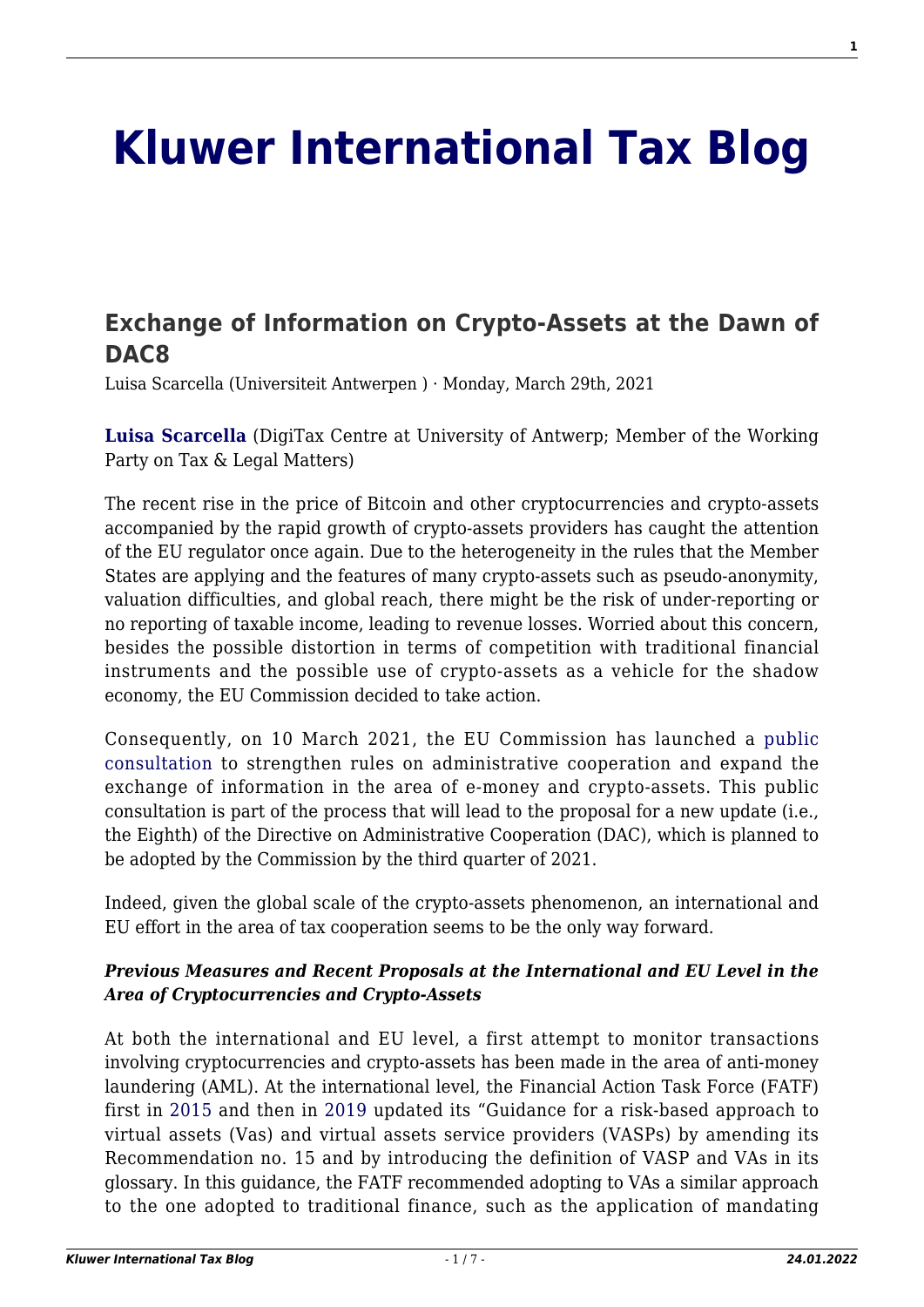KYC/AML laws. However, in March 2021, the FATF has published [a draft for a new](https://www.fatf-gafi.org/publications/fatfrecommendations/documents/public-consultation-guidance-vasp.html) [update to the FATF guidance in relation to crypto-assets](https://www.fatf-gafi.org/publications/fatfrecommendations/documents/public-consultation-guidance-vasp.html), which is open to comment until 20 April 2020. Differently, at the EU level, the [fifth anti-money laundering](https://eur-lex.europa.eu/legal-content/EN/TXT/?uri=CELEX%3A32018L0843) [Directive \(AMLD5\) of 30 May 2018](https://eur-lex.europa.eu/legal-content/EN/TXT/?uri=CELEX%3A32018L0843) does not refer to virtual-assets but only to virtual currencies adopting a narrower definition as it focuses only on one possible type of socalled crypto-assets.

Undoubtedly, what emerges from both interventions in the AML area is a set of obligations for intermediaries operating in the crypto-sphere, underlying the fundamental role that they can play in ensuring compliance with AML rules. Moreover, the link between financial regulation, AML, and tax provisions is crucial, and efforts in the past have been made to get AML policies and automatic exchange of information closer, as the data gathered in these areas can be fundamental for both AML and tax authorities. For instance, in the EU, the [EU Directive 2016/2258](https://eur-lex.europa.eu/legal-content/EN/TXT/?uri=CELEX:32016L2258) (socalled DAC5) prescribes that the Member States shall provide by law access by tax authorities to the mechanisms, procedures, documents, and information gathered for AML purposes by the competent authorities. Thus, how the AMLD changes also influences the types of information that tax authorities will have access to.

Even though the AMLD5 has a very limited application scope at the EU level since it is restricted to virtual currencies and the Directive does not contain a definition of crypto-assets, a new updated version of the AMLD will also be discussed in 2021. At the same time, the proposal for an [EU Regulation on Markets in Crypto-assets \(MICA\)](https://eur-lex.europa.eu/legal-content/EN/TXT/?uri=CELEX%3A52020PC0593) published at the end of September 2020, does already include a definition of cryptoassets which are described as *'a digital representation of value or rights which may be transferred and stored electronically, using distributed ledger technology or similar technology*'.

According to the MICA proposal, within the realm of crypto-assets, three types of tokens shall be distinguished:

- **asset-referenced tokens:** types of crypto-assets aimed at maintaining stable values by referring to the values of several fiat currencies that are legal tenders, one or several commodities or one or a number crypto-assets, or group of those assets;
- **electronic money tokens or 'e-money tokens':** which refer to types of cryptoassets whose primary aim is being used as a medium of exchanges and that aims at maintaining stable values by referring to the values of fiat currencies that are legal tenders;
- **utility tokens:** types of crypto-assets that are intended to provide digital access to goods or services, available on DLT, and are only accepted by the issuers of those tokens.

This definition and types of tokens, which differ from the FATF definition and those that were given in the past by central banks and national financial supervisory authorities, might also be relevant for both a new version of the AMLD and the DAC8. As reforms are foreseen both in the area of AML and the exchange of information, the EU legislator should strive for the alignment of the definitions to be contained in the new AMLD and the DAC8.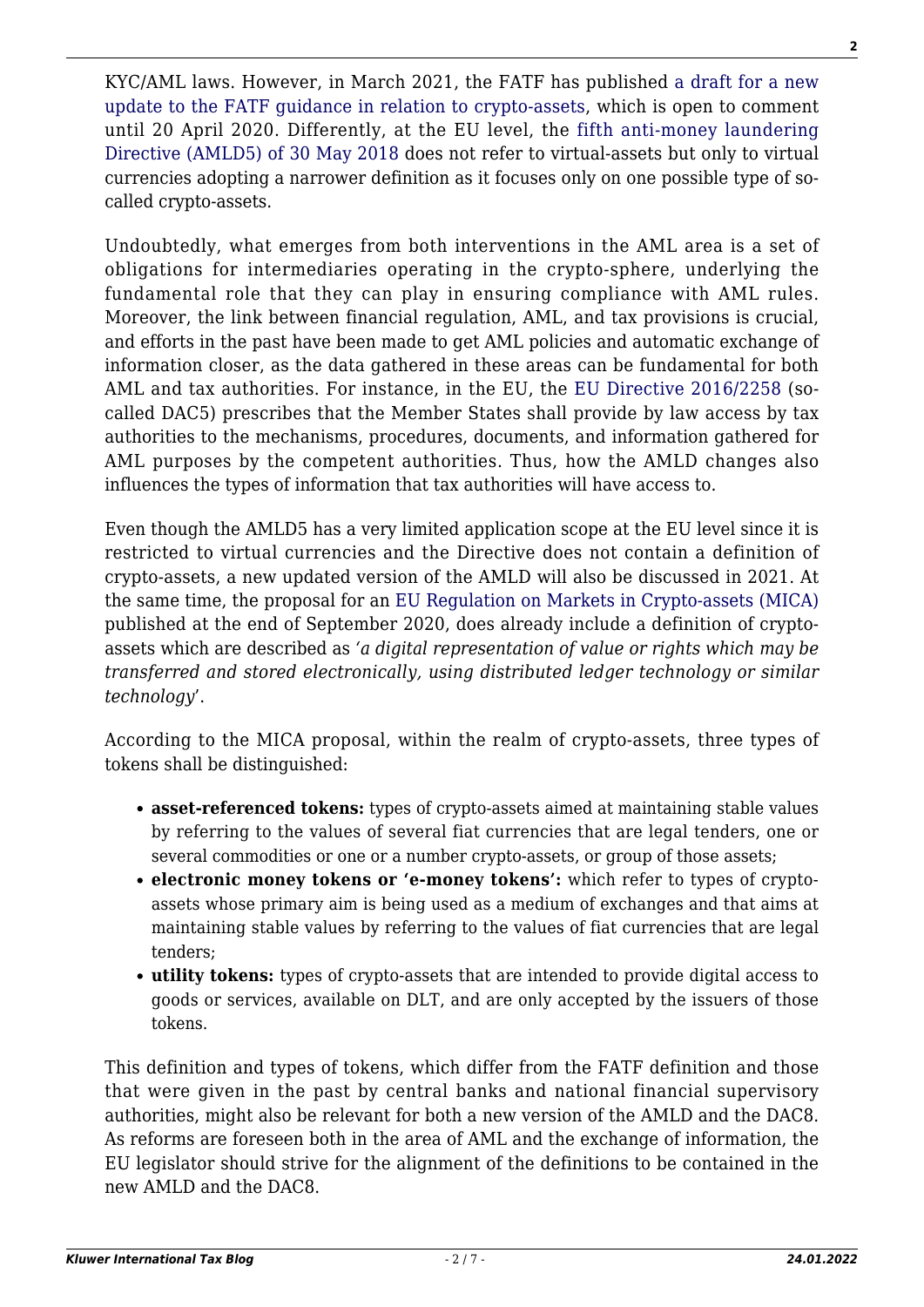Furthermore, the need to extend the exchange of information in the area of cryptoassets has not only emerged at the EU level but also within the OECD. A [report](https://www.oecd.org/tax/tax-policy/taxing-virtual-currencies-an-overview-of-tax-treatments-and-emerging-tax-policy-issues.htm) published by the OECD in late 2020, offering an overview of the current tax treatments of virtual currencies worldwide, also highlighted the need for greater transparency in this area, especially when considering a crypto-asset. Indeed, given the global scales of the crypto-assets phenomenon, the wider the international cooperation, the better. In light of this need, the OECD is currently developing a technical proposal to obtain an adequate level of reporting and exchange of information in the area of crypto-assets. In 2020, the Committee on Fiscal Affairs (CFA) has approved [a work plan to review the Standard for Automatic Exchange of](http://www.oecd.org/officialdocuments/publicdisplaydocumentpdf/?cote=C(2020)47&docLanguage=En) [Financial Account Information in Tax Matters](http://www.oecd.org/officialdocuments/publicdisplaydocumentpdf/?cote=C(2020)47&docLanguage=En) and it plans to transmit to the Council an update to the Recommendation on the Standard for adoption by the end of 2021. This review is also expected to identify financial assets (such as e-money and cryptoassets), products and intermediaries that should be included in the scope of the Standard, or of automatic exchange of information generally, because they are potential alternatives to covered financial products, in particular for those seeking to avoid reporting under the Standard. The EU proposal to update the current directive on administrative cooperation, aiming to extend the scope of the exchange of information in the area of crypto-assets, is perfectly in line with the OECD plan to incorporate crypto-assets within the financial assets subject to the automatic exchange of information and the Common Reporting Standard (CSR). However, the design of the proposal, including the definitions and the obligations contained therein, will need to be constructed, taking into account that Member States' applicable tax provisions differ.

### *The DAC 8 Public Consultation*

Going into the details of the DAC8 public consultation, the DAC update aims to expand its scope to crypto-assets and e-money, and it is included among the actions to be undertaken under the [new tax package of the EU Commission](https://ec.europa.eu/taxation_customs/sites/taxation/files/2020_tax_package_tax_action_plan_en.pdf), adopted on 15 July 2020. The main reason for a new update of the DAC is to ensure that revenues stemming from investments in or payments with crypto-assets and e-money will be subject to the applicable tax provisions. However, regulating such a constantly changing environment requires mapping and understanding which stakeholders are involved, what kind of activities are carried out, and how the Member States are currently qualifying crypto-assets to apply the relevant tax provisions.

Thus, according to the [Better Regulation principles,](https://ec.europa.eu/info/law/law-making-process/planning-and-proposing-law/better-regulation-why-and-how/better-regulation-guidelines-and-toolbox_en) the Commissions decided to launch an open consultation on 10 March 2021 to gather views from the interested parties, an approach that was already used in 2020 for the [EU MICA Regulation.](https://eur-lex.europa.eu/legal-content/EN/TXT/?uri=CELEX%3A52020PC0593) The outcome of this public consultation is expected to help the Commission verify whether there is a need for an EU legislative measure aimed at targeting tax revenue losses due to the underreporting of income/revenue generated by crypto-assets and e-money.

The public consultation is divided into two parts that can also be answered partially, depending on the respondents' interests and expertise. The second part of the public consultation is not specifically relevant for crypto-assets or e-money, but it generally seeks views on the necessity to strengthen the EU framework on the compliance measures in relation to the reporting obligations arising from the EU rules on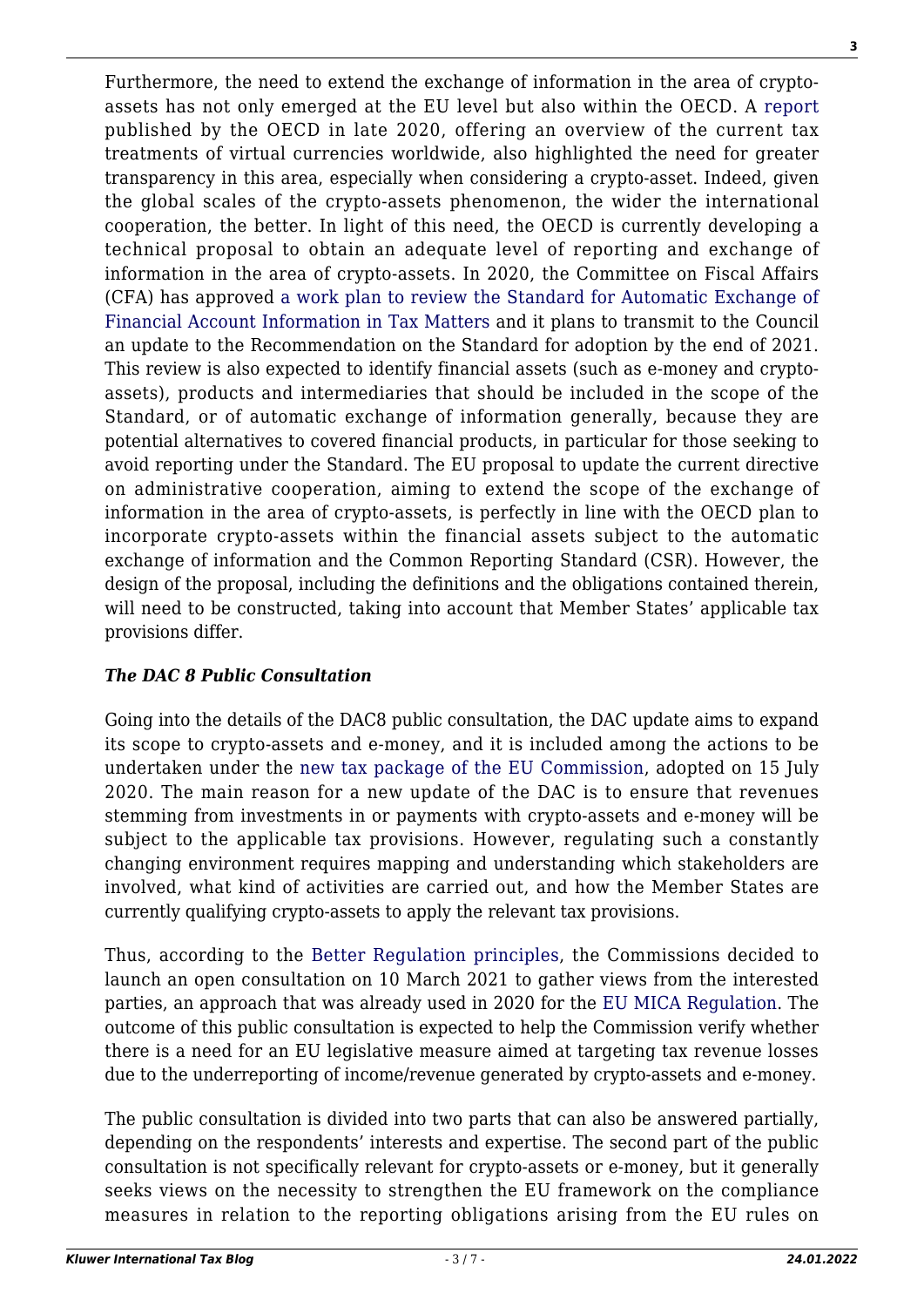administrative cooperation.

Differently, the first part of the consultation focuses on the crypto-sphere and aims at collecting important information concerning different aspects of the crypto-assets realm. This first part could be subdivided into subsections based on the types of questions and information aimed to be collected. The first two subsections include questions directed to crypto-assets users and crypto-assets providers. The purpose of the questions there contained is clearly to gain a complete overview of the phenomenon. The questions concern:

- the types of crypto-asset service providers used;
- the types of activities carried out by the crypto-asset service providers;
- where crypto-asset service providers are registered or licensed;
- the location of the tax residency of the crypto-assets service provider;
- the type of crypto-assets in which the respondent has invested;
- the amount of the investment;
- the features of the crypto-assets in which the respondent has invested;
- whether the crypto-assets in which the respondent has invested are backed by an asset (e.g., stable coins);
- whether they have a centralized or decentralized structure;
- which is the amount in Euro invested on a yearly average;
- which types of information about the customers and transactions are accordingly to the respondents – readily available for different types of intermediaries; and
- Which types of information regarding crypto-assets investments in their Member State of residence or another Member States are at the disposal of crypto-assets providers.

More interestingly, the third subsection of this first part of the public consultation on DAC8 focuses on the reporting obligations on crypto-asset service providers. According to the current status quo, some EU countries have already imposed or are planning to impose reporting obligations on crypto-assets service providers. However, as correctly pointed out in the public consultation, different national approaches might lead to extra administrative burdens to crypto-assets/e-money service providers. Thus, the EU Commission has asked the interested parties whether they think that crypto-assets service providers shall be subject to reporting obligations, whether the same reporting obligations for tax purposes throughout the EU should be adopted, which would be the main challenges faced by the providers and whether all entities should be subject to the same set of reporting rules or whether some exemptions shall also be introduced. Indeed, concerning this last question, the goal is to limit the opening of new possibilities to take advantage of potential loopholes while at the same time avoiding potential harm to innovation by imposing on newly created or small businesses such as start-ups a too heavy burden in terms of compliance. Furthermore, the EU Commission poses a similar question in relation to the types of transactions involving crypto-assets and e-money that should be subject to reporting. Similarly, the risk of exempting some transactions could lead to potential loopholes. Considering alternatives in the way crypto-assets transactions take place, the last question of the first part of the public consultation asks whether peer-to-peer crypto-assets transactions through unhosted wallets should be reported to tax administrations from the legal perspective to guarantee a level playing field and, if yes, how.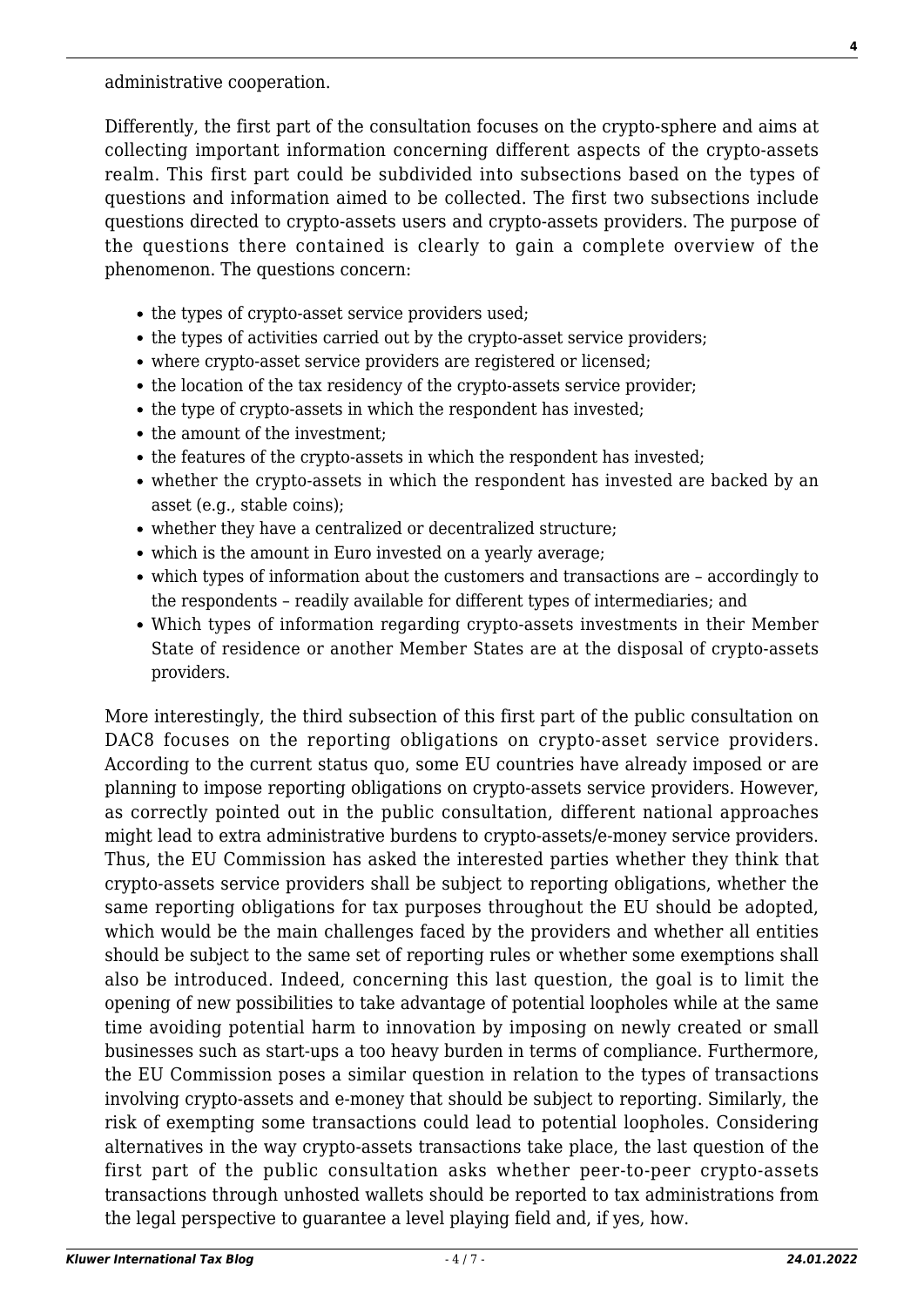#### *What Does the Future Hold for the Exchange of Information on Crypto-Assets and E-Money?*

Crypto-assets are a global phenomenon. As such, strengthening cooperation at both the international and EU level will be highly beneficial to avoid under-reporting and non-reporting of income. The DAC8 proposal will need to ensure a comprehensive and coordinated approach towards the involved actors, whose role in facilitating cryptoassets exchange has already been considered pivotal in the AMLD5 and the MICA Regulation proposals.

The use of public consultations both in the area of the DAC8 but also for the update of the FATF guidance on a risk-based approach to VAs and VAPs reveals the awareness by legislators and regulators of the necessity to engage with stakeholders when trying to regulate in this field. Indeed, the possibility of gathering information directly from the involved stakeholders will allow policymakers to understand better the ecosystems and the types of compliance obligations that need to be imposed. However, the public consultation's success will certainly depend on the number of responses that will be collected from the different stakeholders involved in the crypto-sphere.

The data obtained by the EU Commission through the public consultation will not only be fundamental in the design of the new DAC8 proposal but will also be used to assess the correct application of the VAT legislation. Indeed, as crypto-assets start to be regulated in different Directives and Regulations at the EU level, the hope is that enough coordination among the legislative measures – at least from a definitory perspective – will be reached.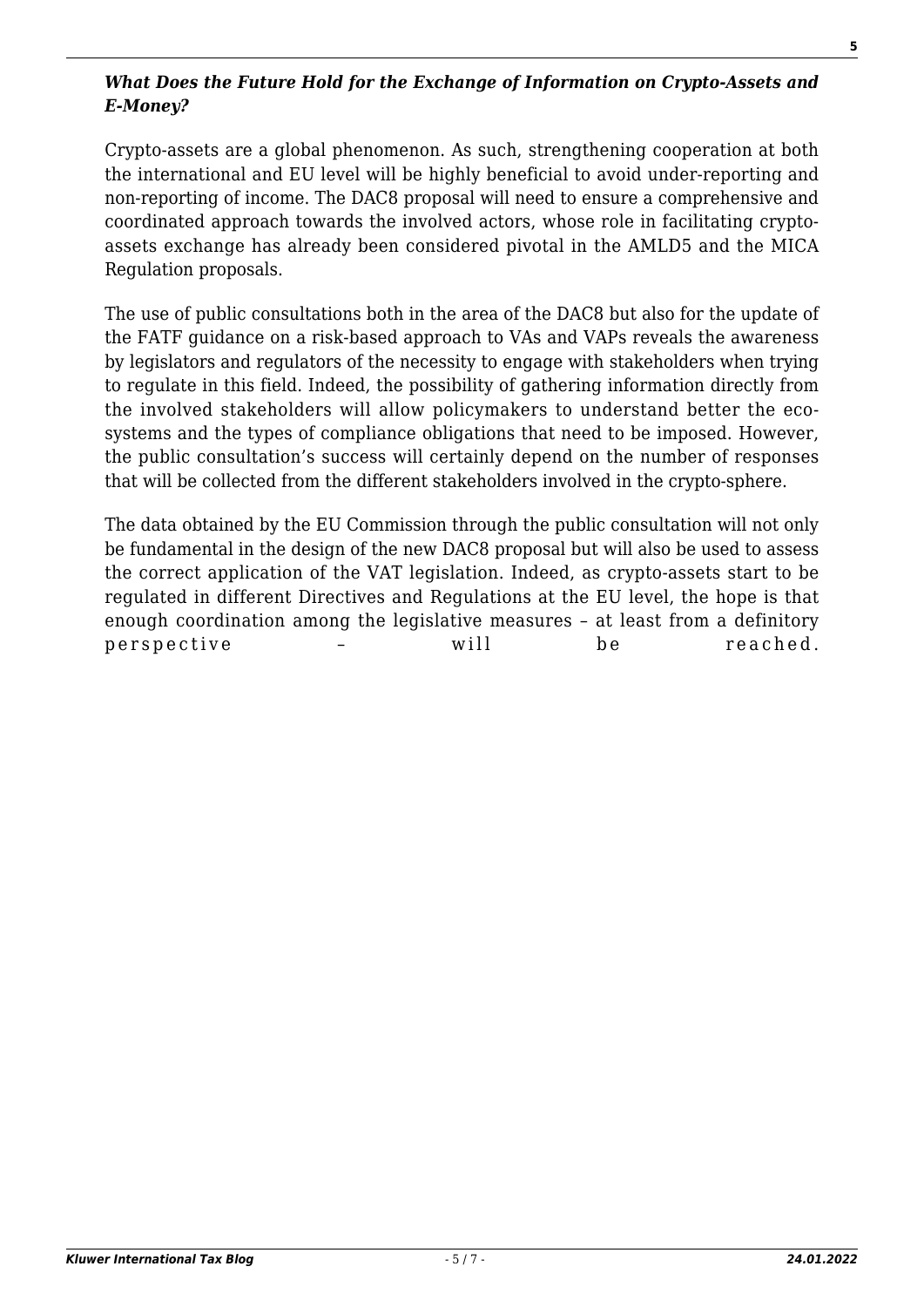

*To make sure you do not miss out on regular updates from the Kluwer International Tax Blog, please subscribe [here.](http://kluwertaxblog.com/newsletter/)*